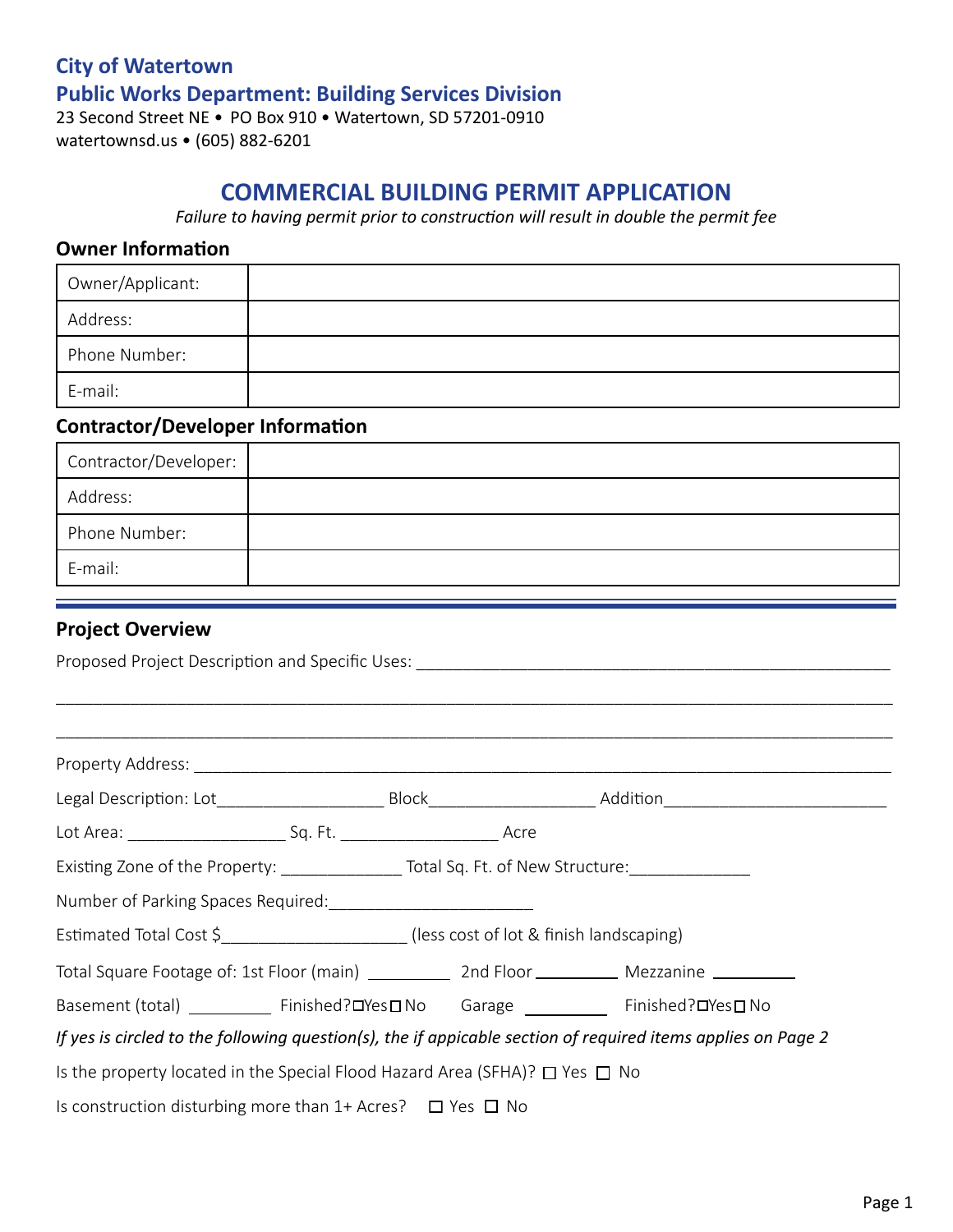**Architect/Engineered stamped plans are required by state law when sizes exceed attached Exempt Structure List on page 6.**

#### **The following items are required** *t***o be submitted prior to staff review:**

# **Site Plan**

Professional to-scale drawing(s) showing all exisitng and proposed construction including the items shown on the attached Site Plan Checklist on page 3. Show dimensions where applicable.

## **Floor Plan**

Scaled drawing showing all rooms, dimension & square footage for each room/area. Also include ADA compliance with bathrooms, parking, ramps, access, etc.

### **Exterior Elevations**

Scaled drawing showing the four exterior views with dimensions of the structure including the proposed finished grade line around the structure and the bottom of the footing line, with dimensions showing wall heigh at each level and *overall height at front elevation*.

# **Typical Wall Sections**

Scaled detailed drawing showing sizes and materials of typical exterior wall from footing to finish roof. List joists, beams and bearing wall sizes and spaces. Show ceiling and wall insulation for type and R-value.

# **Window Schedule**

List all the required windows bhy manufacturer's name, type, and numbers.

### **Plumbing Plan**

Show schematic of all drain lines (include all floor drains). Note size type and location of any grease traps with connection to and location of main.

### **Miscellaneous**

Show the location of all fire/smoke alarms, fire extinghuishers, etc., provide stair detail(s) showing rise, run, and headroom, list square footage of each floor area (storage, office, shop, etc.), and list voltage and amp service

### **The following items are required** *if applicable* **to be submitted prior to staff review:**

### □ **Floodplain Development Permit** (For construction activities in the SFHA)

Required for any man-made change to improved or unimproved real estate within the floodplain (SFHA)

#### □ **SDDENR NOI** (Only when construction site is disturbing 1+ Acres)

A copy of the South Dakota Department of Environment and Natural Resources Notice of Intent (NOI) to obtain coverage under the SWD General Permit for stormwater discharges associated with construction activities.

 $\square$  **SWPPP & BMP Plan** (State approved documents only when site is disturbing 1+ Acres) Stormwater Pollution Prevention Plans (SWPPP) for construction sites including best management practices for erosion and sediment control

### **The following items are required** *if applicable* **to be submitted prior to final inspection:**

# **BMP Stormwater Maintenance Agreement** *if applicable*

This agreement outlines maintenance responsibilities for private detention ponds and may require a maintenance easement to allow the City to inspect the BMP(s). The Urban Planner drafts the agreement

which requires City Council approval

**Elevation Certificate** *based on Finished Construction* (only when property is within the SFHA)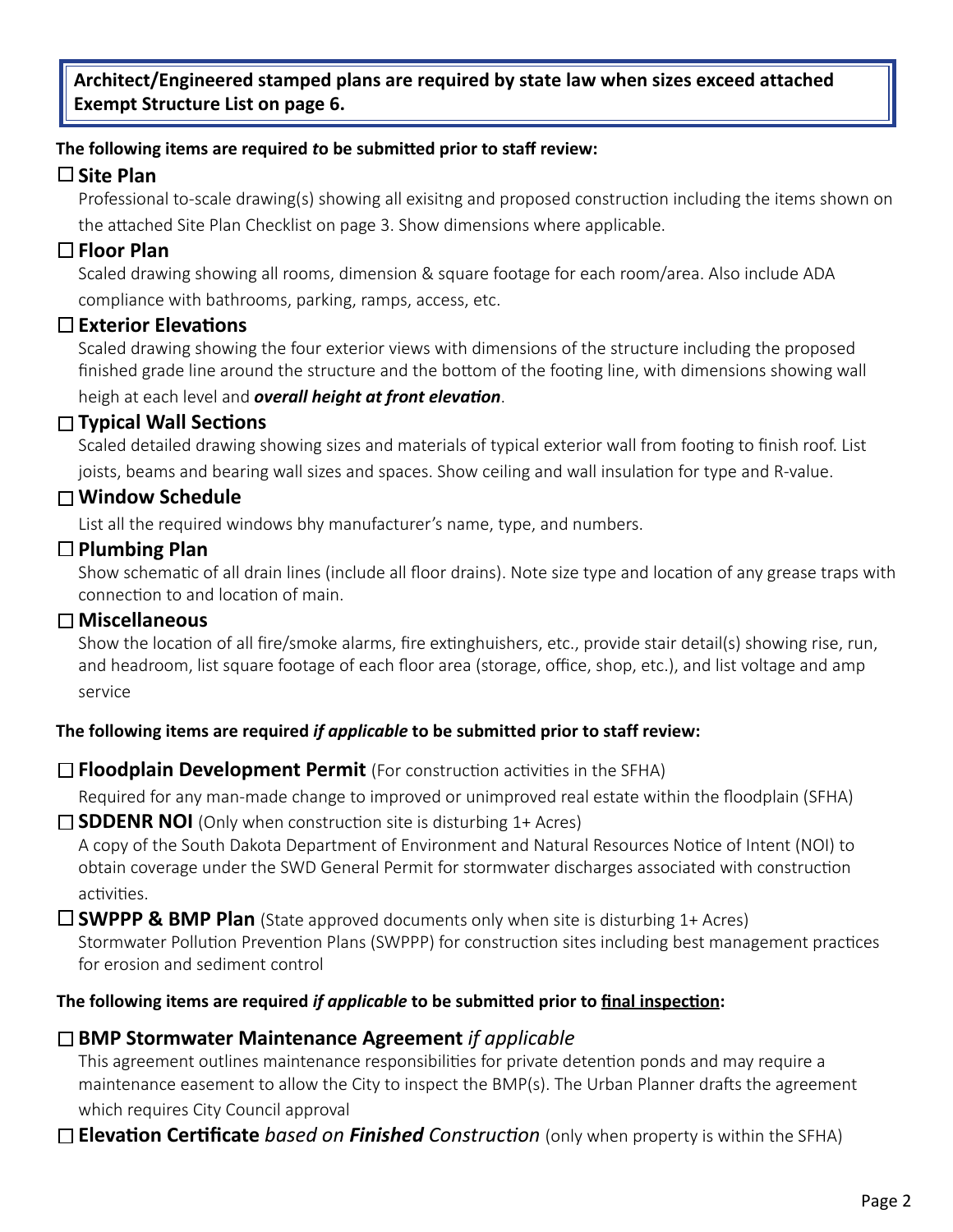### **This Portion of the Application to be Completed by Staff:** *Engineering Division*

#### **Site Plan Checklist**

- $\Box$  Name of project
- □ North arrow
- $\Box$  Scale (no smaller than 1" equals 50 ft)
- □ Legend
- $\Box$  Summary table
- $\Box$  Vicinity map
- $\Box$  Property boundaries
- $\Box$  Grading (show 2' contours)
- $\Box$  Drainage
- $\Box$  Utility connections and size of services
- $\Box$  Dedicated public right-of-way and easements
- $\square$  Structure location(s) with setbacks in relation to property boundaries
- $\Box$  Lowest finished floor elevation(s)
- $\Box$  Access to property (driveway width, culverts, etc.)
- $\Box$  Erosion sediment control measures (BMPs)
- $\Box$  Floodplain areas
- $\Box$  Significant natural features or hazards
- $\square$  Sidewalks
- $\Box$  Parking spaces and drive aisles with dimensions
- $\Box$  Location driveways and loading areas
- $\Box$  Refuse storage and pick-up locations
- $\Box$  Location of nearby fire hydrants
- $\square$  Landscaping (fences, retaining walls, trees, etc.)
- $\Box$  Types of surfacing (paving, gravel, grass, etc.)
- $\Box$  Total square footage of the lot, parking lot, sidewalk, and open space

#### **For properties located within the SFHA**

- $\Box$  Floodplain development permit has been approved
- $\square$  Elevation Certificate based on Construction Drawings has been submitted

#### **For properties disturbing 1+ Acres**

- $\square$  SWPPP has been approved
- $\Box$  NOI has been submitted

#### Are there special assessments on the property? Thes  $\Box$  No

If yes, what?  $\blacksquare$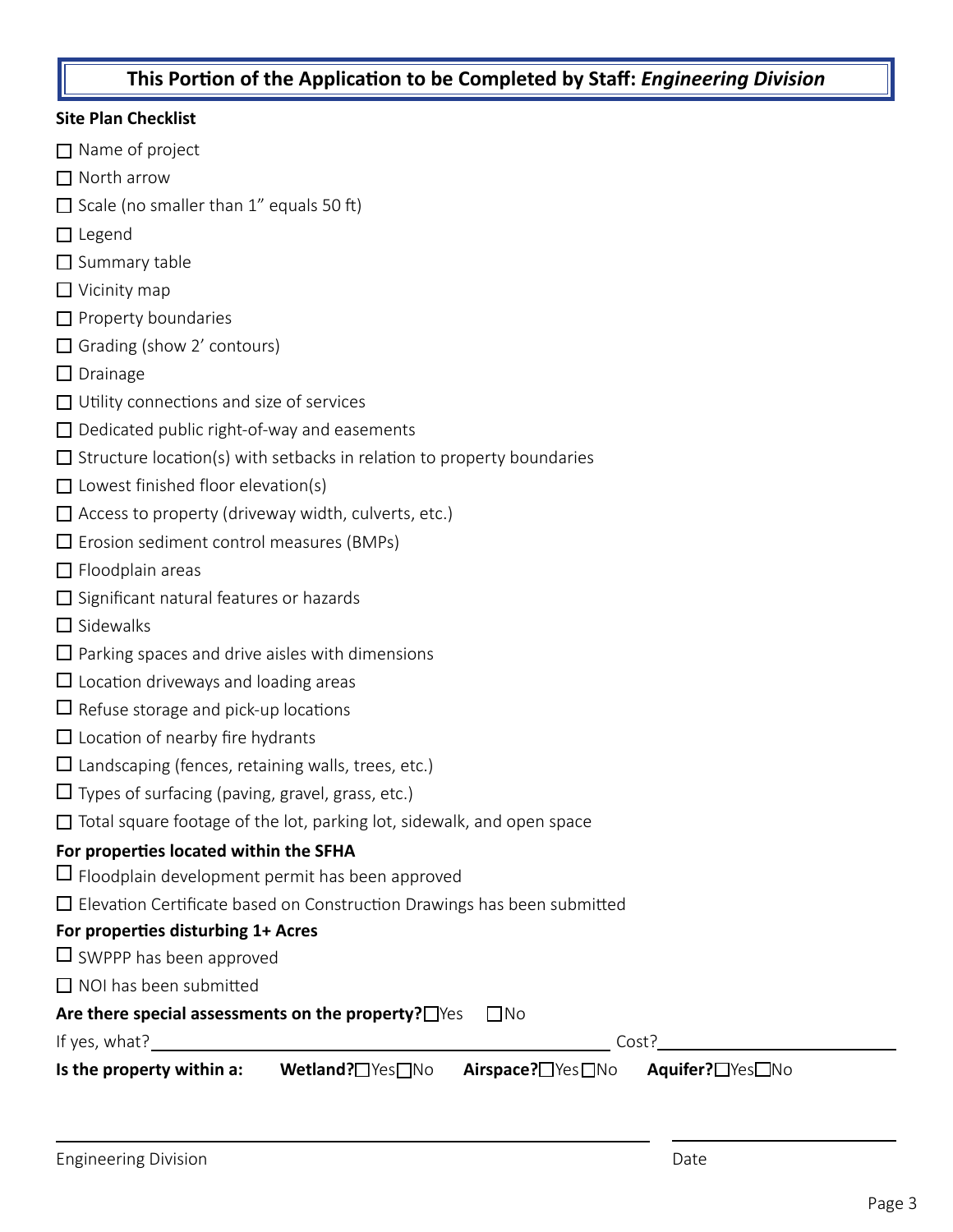| <b>Zone:</b> A-1 $ C-1 $ $ C-2 $ $ C-3 $ $ C-1 $ $ 1-1 $ $ 1-2 $ <b>Overlay District:</b>                                                                                                                                                                                                                                                                                                                                                                                                                                                                       |  |  |  |  |
|-----------------------------------------------------------------------------------------------------------------------------------------------------------------------------------------------------------------------------------------------------------------------------------------------------------------------------------------------------------------------------------------------------------------------------------------------------------------------------------------------------------------------------------------------------------------|--|--|--|--|
| What is the proposed use(s):                                                                                                                                                                                                                                                                                                                                                                                                                                                                                                                                    |  |  |  |  |
| <b>SF</b>                                                                                                                                                                                                                                                                                                                                                                                                                                                                                                                                                       |  |  |  |  |
|                                                                                                                                                                                                                                                                                                                                                                                                                                                                                                                                                                 |  |  |  |  |
| Is use permitted within zone? Yes $\begin{bmatrix} \begin{matrix} \begin{matrix} 1 \end{matrix} \\ \end{matrix} \end{bmatrix}$ (if No, BOA action required: Variance $\begin{bmatrix} \begin{matrix} \begin{matrix} 1 \end{matrix} \\ \end{matrix} \end{bmatrix}$ Conditonal Use                                                                                                                                                                                                                                                                                |  |  |  |  |
|                                                                                                                                                                                                                                                                                                                                                                                                                                                                                                                                                                 |  |  |  |  |
| No<br>Yes                                                                                                                                                                                                                                                                                                                                                                                                                                                                                                                                                       |  |  |  |  |
| <b>Required # of handicap spaces provided?</b> $Yes$   $No$   $N/A$                                                                                                                                                                                                                                                                                                                                                                                                                                                                                             |  |  |  |  |
| <b>Landscaping Plan Checklist:</b><br>$\Box$ 15' green space<br>$\Box$ Required ADA sidewalks/surfacing<br>$\Box$ Fences if buffer required<br>$\Box$ Required # of trees on lot<br>$\square$ 5' spacing between parking and structure<br>$\Box$ 5' spacing between parking and property line<br>$\Box$ Shoe box style lighting fixture adjacent to any residential district<br>$\Box$ Overlay District requirements if applicable<br><b>Utilities:</b><br>Water<br>Yes<br>Nol<br>No<br>Sewer<br>Yes<br>Heated<br>Yes<br>No<br>Air Cond.<br>Type:<br>$Yes$ $No$ |  |  |  |  |
| <b>Building Services Division</b><br>Date<br>This Portion of the Application to be Completed by Applicant after staff approval                                                                                                                                                                                                                                                                                                                                                                                                                                  |  |  |  |  |

### **Approved Building Permits must be clearly posted prior to any construction or excavation**

- Changes are required to be submitted in writing prior to final inspection
- Construction not included in the original permit will be required an additional permit (i.e. finishing basement, accessory structures, fences, etc.)
- All applicable items must be submitted prior to final inspection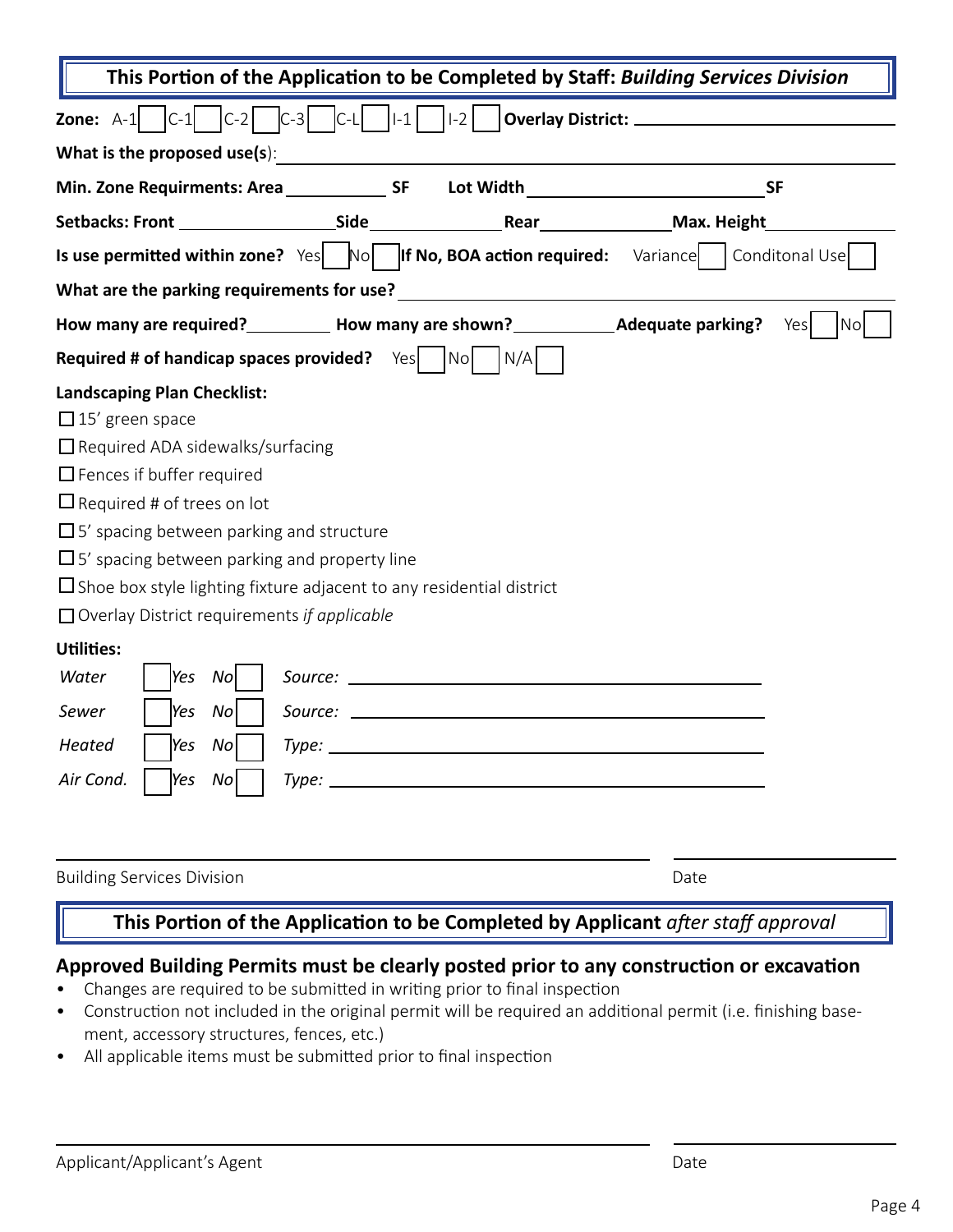# HANDBOOK FOR

# SOUTH DAKOTA

# BUILDING OFFICIALS

# AND

# DESIGN PROFESSIONALS

Engineering and Architecture Registration Laws

South Dakota State Board of Technical Professions

2040 West Main, Ste 304 Rapid City, South Dakota 57702-2447 Phone 605/394-2510 Fax 605/394-2509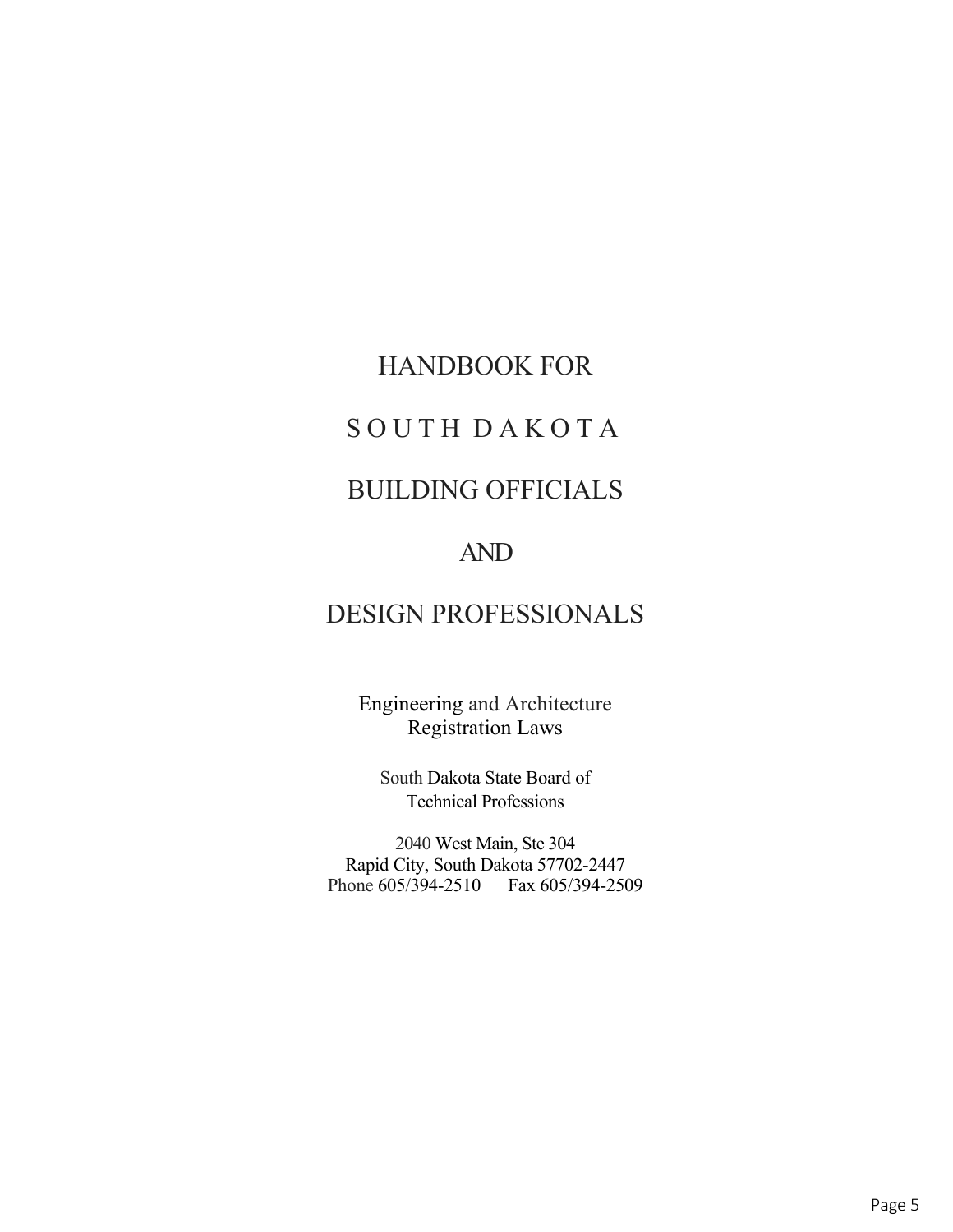#### **EXEMPT STRUCTURES**

A person who is not a registered architect or engineer may design and supervise the erection, enlargement or alteration of the following structures:

- 1. Single family dwelling and outbuilding such as a barn or private garage.
- 2. Two, three or four family dwelling.
- 3 Five to sixteen family dwelling if located where a Class A building inspection department of the ICBO will provide a detailed building code review of the dwelling.
- 4. Farm or ranch building or accessory except for a building regularly used for public purposes.
- 5. Temporary building or shed used exclusively for construction purposes, not exceeding two stories in height, and not used for living quarters
- 6. Specific structure with gross square footage or less for new construction, the enlargement or the alteration for the following:

| Airport hangar           | $20,000$ sf |
|--------------------------|-------------|
| Assisted living facility | $4,000$ sf  |
| Auditorium               | 5,000 sf    |
| Bank                     | 7,000 sf    |
| Bowling alley            | $7,000$ sf  |
| Car wash                 | 7,000 sf    |
| Church                   | $5,000$ sf  |
| Day care center          | $4,000$ sf  |
| Farm implement w/repair  |             |
| Garage                   | $11,000$ sf |
| Fire station             | 7,000 sf    |
| Hospital                 | $4,000$ sf  |
| Hotel                    | 4,000 sf    |
| Industrial plant         | $11,000$ sf |
| Jail                     | $4,000$ sf  |
| Library                  | $4,000$ sf  |
| Medical office           | 4,000 sf    |
| Mortuary                 | 4,000 sf    |
| Motel                    | 4,000 sf    |
| Nursery school           | 4,000 sf    |
| Nursing facility         | 4,000 sf    |
| Office                   | 7,000 sf    |
| Preschool center         | $4,000$ sf  |
| Public garage            | $11,000$ sf |
| Rec center/health spa    | 5,000 sf    |
| Restaurant               | 4,000 sf    |
| Retirement home          | 4,000 sf    |
| Service station          | 7,000 sf    |
| School                   | 5,000 sf    |
| Shopping center          | $7,000$ sf  |
| <b>Store</b>             | 7,000 sf    |
| Theater                  | $5,000$ sf  |
| Warehouse                | $20,000$ sf |

**Any building with an occupancy other than those listed above are exempt if 4,000 square feet or less.**